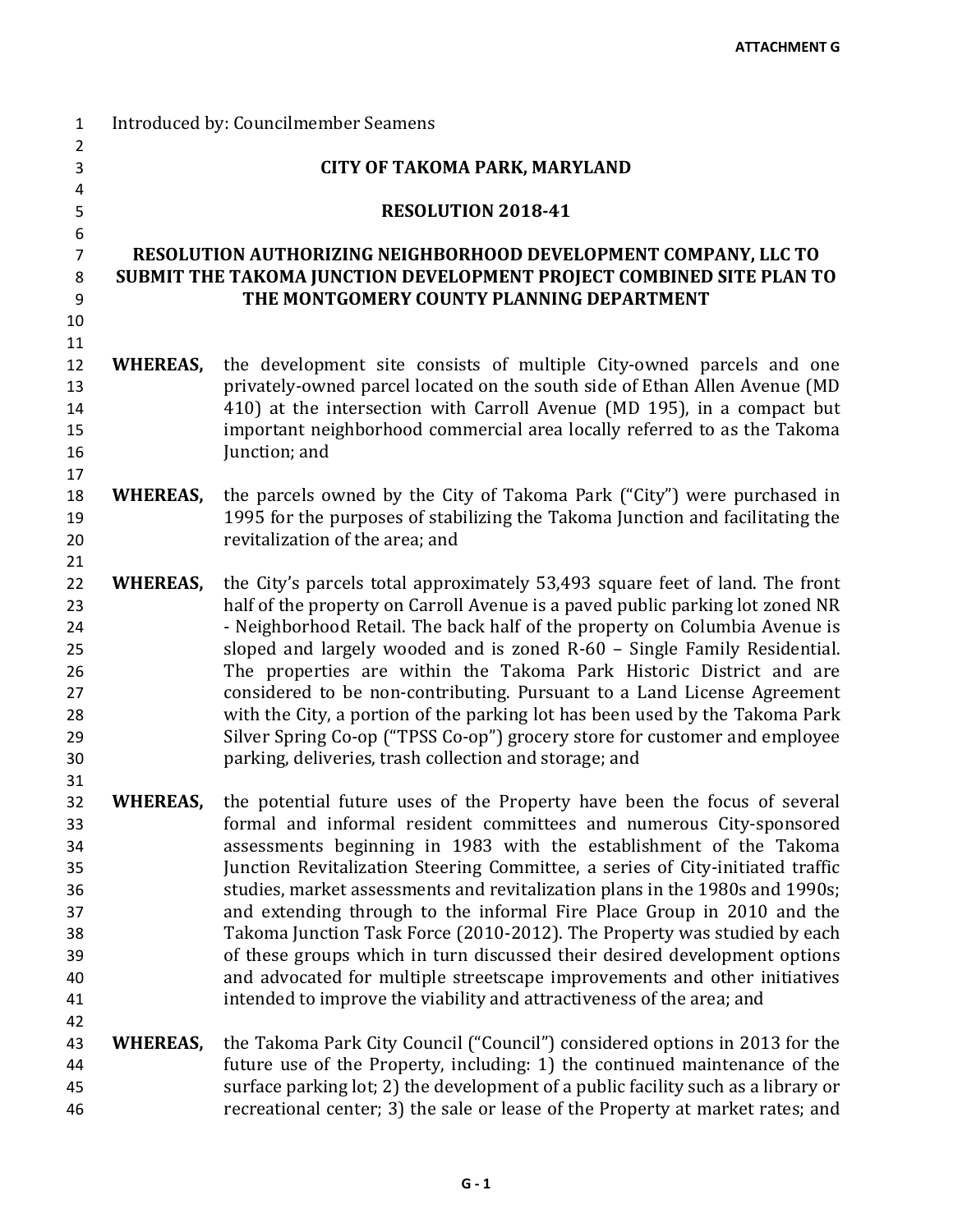47 4) the open and competitive solicitation of development proposals. In<br>48 12014, the Council decided to proceed with the fourth option and January 2014, the Council decided to proceed with the fourth option and 49 authorized the release of a competitive Request for Proposals ("RFP") for the 50 50 development of the Property in a manner that would "act as a stimulus to the<br>51 commercial district and locally-owned, independent businesses: improve the 51 commercial district and locally-owned, independent businesses; improve the<br>52 aesthetic appeal of the district: and be contextually sensitive and 52 aesthetic appeal of the district; and be contextually sensitive and 53 environmentally sustainable"; and

54

64

72

78

- 55 **WHEREAS,** the Council received a total of seven submissions in response to the 2014<br>56 Solicitation, four of which were determined by a review committee to be 56 solicitation, four of which were determined by a review committee to be responsive to the criteria set forth in the RFP. The qualifications of these responsive to the criteria set forth in the RFP. The qualifications of these 58 development teams and the merits of their proposals and preliminary<br>59 concept plans were then considered by the Council over the course of 11 59 concept plans were then considered by the Council over the course of 11<br>50 months. During this period, the Council scheduled presentations of the 60 months. During this period, the Council scheduled presentations of the individual proposals, sponsored a community open house, held listening 62 sessions, solicited additional public comment through a variety of formats,<br>63 and held eight Council work sessions: and and held eight Council work sessions; and
- 65 **WHEREAS,** the Council, having carefully evaluated the expertise, financial capacity, and 66 overall vision of each of the development teams and weighing public input<br>67 sathered during this evaluation process, determined that Neighborhood 67 67 gathered during this evaluation process, determined that Neighborhood<br>68 fevelopment Company. LLC ("NDC") was a capable developer and would be a 68 Development Company, LLC ("NDC") was a capable developer and would be a<br>69 suitable partner for the redevelopment of the Property. On April 13, 2015, suitable partner for the redevelopment of the Property. On April 13, 2015, 70 the Council approved Resolution 2015-19 authorizing the City Manager to<br>71 initiate negotiations with NDC: and initiate negotiations with NDC; and
- 73 **WHEREAS,** in authorizing the City Manager to initiate negotiations with NDC in April 74 2015, the Council articulated its priorities for the revitalization of the 75 Takoma Junction, established criteria for the development of the Property, 76 acknowledged the neighboring TPSS Co-op, and expressed interest in maintaining the economic vitality of that business; and
- 79 **WHEREAS,** on July 27, 2016, the Council approved, by Resolution 2016-26, the execution 80 of the Development Agreement and Ground Lease with NDC after an<br>81 or extended 15-month negotiation period during which the Council held a 81 extended 15-month negotiation period during which the Council held a<br>82 series of work session discussions focused on elements of the proposed series of work session discussions focused on elements of the proposed 83 development, hosted an open house discussion to respond to questions<br>84 raised by the community, and carefully considered comments submitted by 84 raised by the community, and carefully considered comments submitted by<br>85 the public throughout this period; and the public throughout this period; and
- 87 **WHEREAS,** the Development Agreement identifies the priorities of the Council,<br>88 establishes the process guiding the development of the Property provides 88 establishes the process guiding the development of the Property, provides<br>89 opportunities for the expansion of the TPSS Co-op, and reflects the Council's 89 opportunities for the expansion of the TPSS Co-op, and reflects the Council's<br>80 opportunitment to ensuring continuity of the TPSS Co-op operations during 90 commitment to ensuring continuity of the TPSS Co-op operations during<br>91 construction and reasonably accommodating the parking and delivery needs 91 construction and reasonably accommodating the parking and delivery needs<br>92 of the TPSS Co-on: and of the TPSS Co-op; and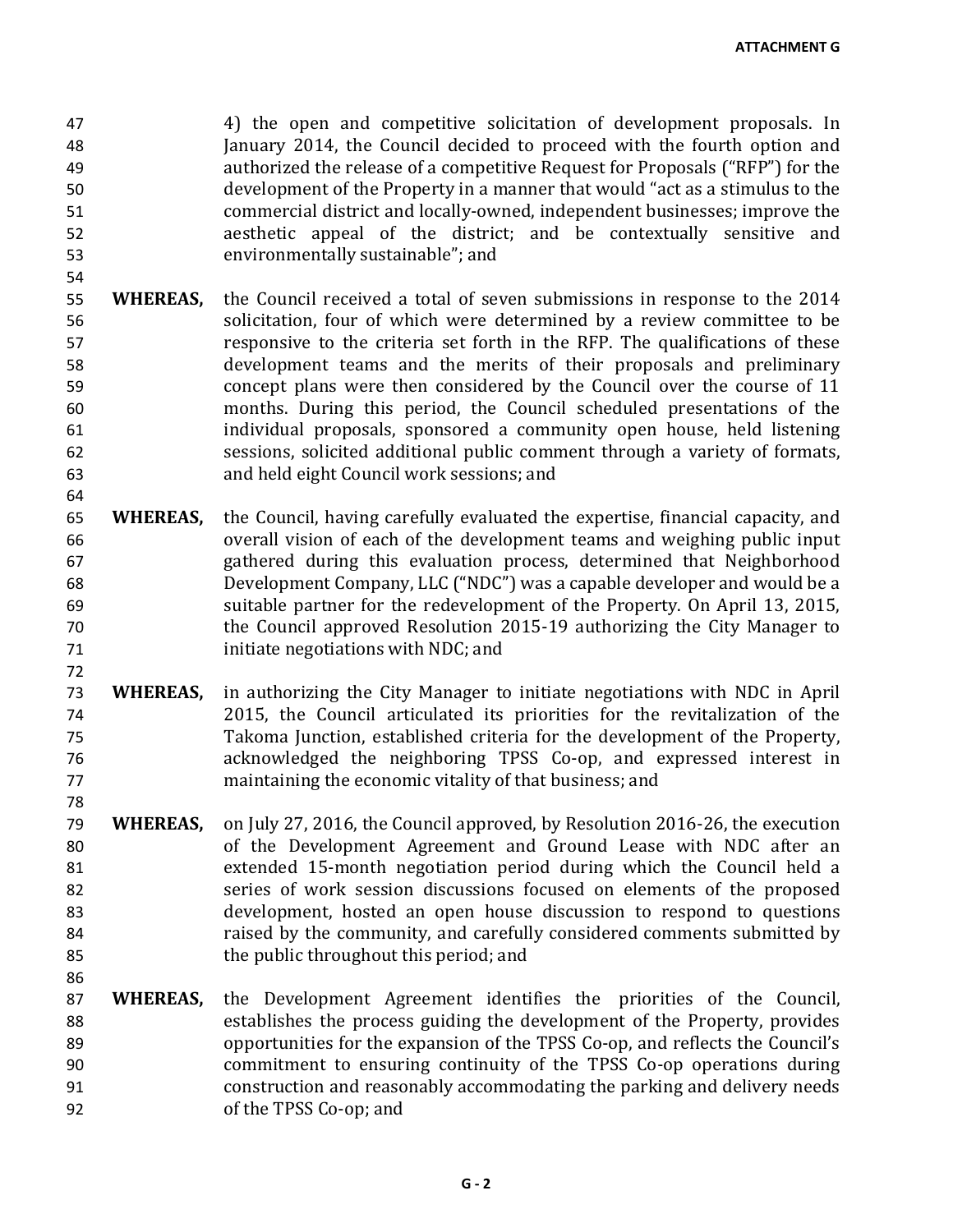| 93         |                 |                                                                                                                                                                |
|------------|-----------------|----------------------------------------------------------------------------------------------------------------------------------------------------------------|
| 94         | <b>WHEREAS,</b> | besides the provisions relating to the TPSS Co-op, the Project Goals specified                                                                                 |
| 95         |                 | in the Development Agreement include the following:                                                                                                            |
| 96         |                 |                                                                                                                                                                |
| 97         |                 | a) Inclusion of public parking for area businesses as part of the project                                                                                      |
| 98         |                 | b) Minimization of detrimental impacts to neighboring properties on                                                                                            |
| 99         |                 | <b>Columbia and Sycamore Avenues</b>                                                                                                                           |
| 100        |                 | c) Design that optimizes the provision of retail services on the first floor of                                                                                |
| 101        |                 | the building                                                                                                                                                   |
| 102<br>103 |                 | d) Provision of public or community spaces that result in enhanced<br>interactions among residents and visitors                                                |
| 104        |                 | e) Support of independent businesses                                                                                                                           |
| 105        |                 | Provision of pedestrian access from Columbia Avenue to the property<br>f)                                                                                      |
| 106        |                 | Incorporation of environmentally sustainable and green building features<br>g)                                                                                 |
| 107        |                 | h) Encouragement of alternate modes of transportation                                                                                                          |
| 108        |                 | Retail mix with a high priority for local and regional operators; and<br>i)                                                                                    |
| 109        |                 |                                                                                                                                                                |
| 110        | WHEREAS,        | the Development Agreement also provides that NDC will not lease any                                                                                            |
| 111<br>112 |                 | portion of the project to another food co-operative or grocery store selling a<br>large variety of food and household items (but may lease to specialty shops, |
| 113        |                 | restaurants and other sellers of food and beverages) while the TPSS Co-op is                                                                                   |
| 114        |                 | operating in its existing premises; and                                                                                                                        |
| 115        |                 |                                                                                                                                                                |
| 116        | <b>WHEREAS,</b> | the Ground Lease identifies other uses that are not permitted on the                                                                                           |
| 117        |                 | premises, including an amusement center, sports facility, motor vehicle                                                                                        |
| 118        |                 | maintenance shop, pawn shop, check cashing store, gun shop, dance hall,                                                                                        |
| 119        |                 | tattoo parlor, tanning salon, gambling center, drug paraphernalia store, store                                                                                 |
| 120        |                 | with pornographic materials or adult entertainment, or place of religious                                                                                      |
| 121        |                 | worship; and                                                                                                                                                   |
| 122        |                 |                                                                                                                                                                |
| 123        | <b>WHEREAS,</b> | during the discussions about the Development Agreement, the Council                                                                                            |
| 124        |                 | considered other potential benefits of the project including:                                                                                                  |
| 125        |                 |                                                                                                                                                                |
| 126        |                 | a) Increased activity and vibrancy of the Takoma Junction which would                                                                                          |
| 127        |                 | benefit existing businesses                                                                                                                                    |
| 128        |                 | b) Environmentally responsible in-fill development in a commercial and                                                                                         |
| 129        |                 | residential area accessible by walking, biking, and transit                                                                                                    |
| 130        |                 | c) Reduction in driving by residents who could access retail and office                                                                                        |
| 131        |                 | opportunities closer to their homes                                                                                                                            |
| 132        |                 | d) Creation of appealing space for new and expanding local and regional                                                                                        |
| 133        |                 | businesses                                                                                                                                                     |
| 134        |                 | e) Creation of a retail tenant mix featuring local and regional businesses by                                                                                  |
| 135        |                 | emphasizing preference for local and regional operators and precluding                                                                                         |
|            |                 |                                                                                                                                                                |
| 136        |                 | certain types of businesses identified as not appropriate for the location                                                                                     |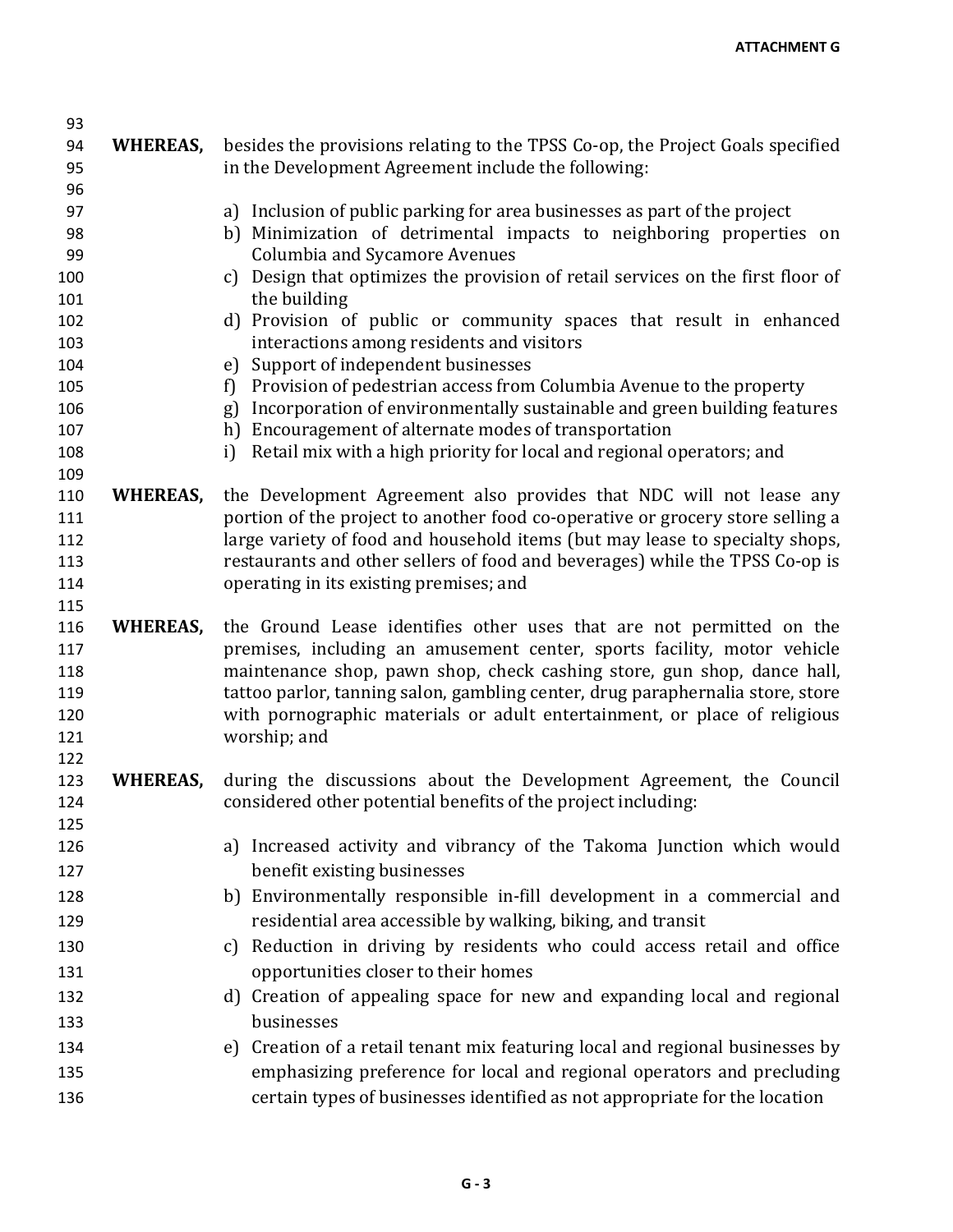| 137        |                 | Creation of new employment opportunities for community residents<br>f)                                                                              |
|------------|-----------------|-----------------------------------------------------------------------------------------------------------------------------------------------------|
| 138        |                 | g) Potential for infrastructure changes to facilitate improved circulation of                                                                       |
| 139        |                 | pedestrians and bicyclists traveling through the Takoma Junction                                                                                    |
| 140        |                 | development                                                                                                                                         |
| 141        |                 | h) Mitigation of the environmental impacts created over the years by the                                                                            |
| 142        |                 | landfill materials located under the asphalt surface of the parking lot                                                                             |
| 143        |                 | Reduction of the heat sink effect created by the asphalt parking lot<br>i                                                                           |
| 144        |                 | Reduction in the carbon footprint of the built and actively-used site<br>i                                                                          |
| 145        |                 | through the introduction of sustainability features such as a vegetative                                                                            |
| 146        |                 | roof and other energy conserving improvements                                                                                                       |
| 147        |                 | k) Diversion and treatment of run-off into the Chesapeake Bay with the                                                                              |
| 148        |                 | construction of various storm water management features                                                                                             |
| 149        |                 | Retention and improvement of the green area on Columbia Avenue<br>$\mathbf{I}$                                                                      |
| 150        |                 | through the stabilization of the wooded slope, removal of invasive plants,                                                                          |
| 151        |                 | and introduction of new natural landscaping elements                                                                                                |
| 152        |                 | m) Creation of a financially productive property, which would increase the                                                                          |
| 153        |                 | City's tax base and provide lease revenue to the City; and                                                                                          |
| 154        |                 |                                                                                                                                                     |
| 155        | <b>WHEREAS,</b> | working in partnership with the Council-appointed Community Consultation                                                                            |
| 156        |                 | Process Advisory Committee, NDC hosted two public meetings in February                                                                              |
| 157        |                 | 2017 to discuss form and character options and to consider market and retail                                                                        |
| 158        |                 | ideas for incorporation in the development. A second set of public                                                                                  |
| 159        |                 | discussions were held in March 2017 which focused on the topics of access,                                                                          |
| 160        |                 | mobility and the public realm. Members of the community were invited to                                                                             |
| 161<br>162 |                 | provide additional online feedback and materials were provided in Spanish<br>and Amharic. The Committee reached out to members across the City; and |
| 163        |                 |                                                                                                                                                     |
| 164        | <b>WHEREAS,</b> | in addition to the outreach activities conducted with the Community                                                                                 |
| 165        |                 | Consultation Process Advisory Committee, NDC also met with local                                                                                    |
| 166        |                 | stakeholders, including representatives of Historic Takoma, Inc., Old Takoma                                                                        |
| 167        |                 | Business Association, Takoma Junction Task Force, Safe Roadways                                                                                     |
| 168        |                 | Committee and the Façade Advisory Board and with individual community                                                                               |
| 169        |                 | members; and                                                                                                                                        |
| 170        |                 |                                                                                                                                                     |
| 171        | WHEREAS,        | in accordance with the provisions of the Development Agreement, NDC                                                                                 |
| 172        |                 | presented a preliminary concept plan ("Concept Plan") to the Council on                                                                             |
| 173        |                 | September 27, 2017, which expanded the project site to include an adjacent                                                                          |
| 174        |                 | 5,470 sq. ft. parcel which NDC has under contract and began to reflect the                                                                          |
| 175        |                 | feedback received from the Council and the community during this initial                                                                            |
| 176        |                 | design process; and                                                                                                                                 |
| 177        |                 |                                                                                                                                                     |
| 178        | WHEREAS,        | on October 25, 2017, the Council provided comment on the Concept Plan                                                                               |
| 179        |                 | through its approval of Resolution 2017-53. Resolution 2017-53 reiterated                                                                           |
|            |                 |                                                                                                                                                     |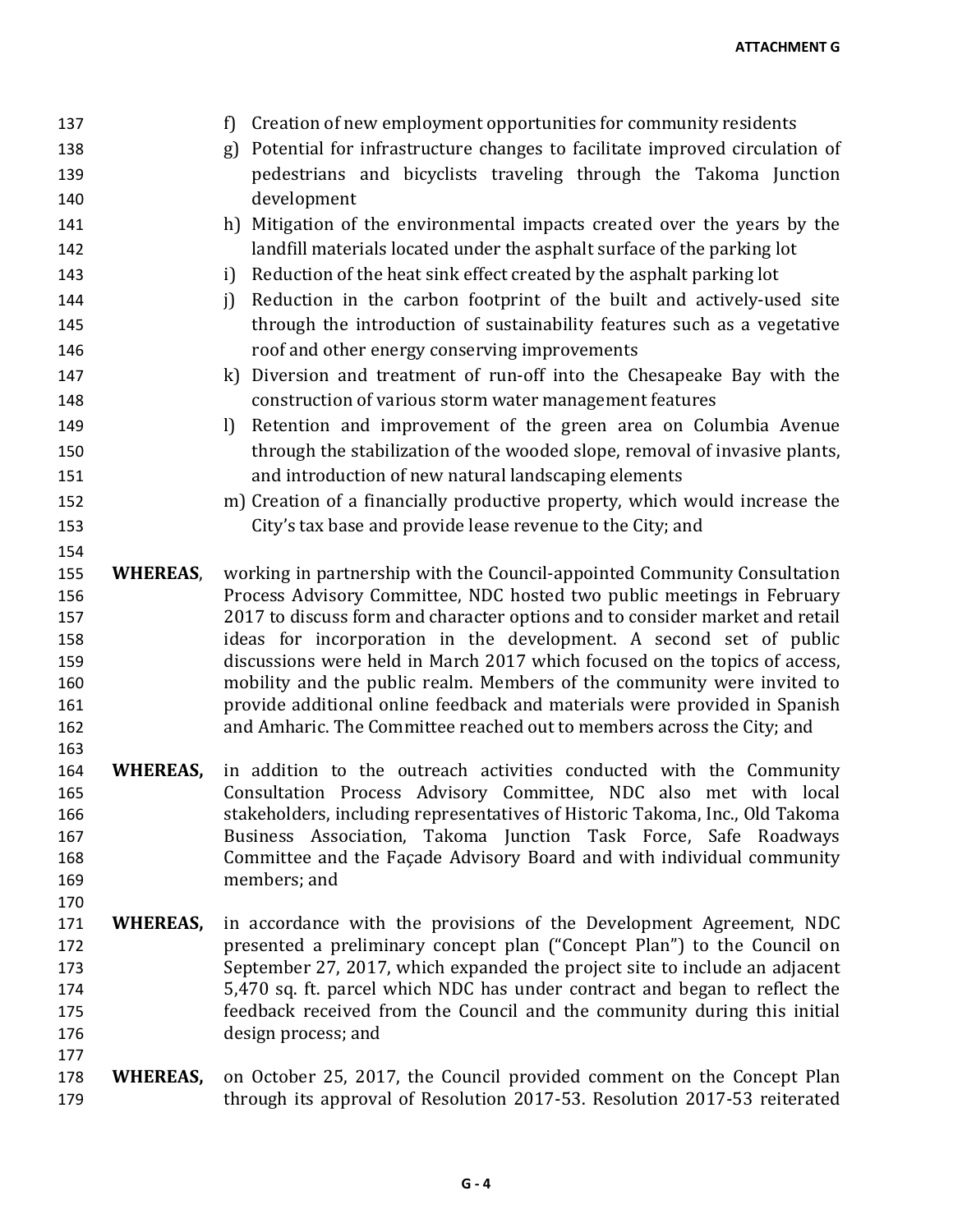**ATTACHMENT G**

180 the Council's criteria for the development proposal, described the areas in<br>181 the Concept Plan fell short of those criteria, and expressed the which the Concept Plan fell short of those criteria, and expressed the 182 Council's expectation that the Site Plan would meet the criteria. Resolution 183 2017-53 also provided comments on the design and accessibility of the 184 public space, the use of the layby to facilitate the delivery of goods to address 185 the needs of on-site tenants, the placement and function of the planned<br>186 the needs of the design of the front facing façade such that it would consist of  $e$ levator(s), the design of the front facing façade such that it would consist of 187 large storefront windows and include exciting or iconic features, the height<br>188 and massing of the structure, the preservation of wooded area along 188 and massing of the structure, the preservation of wooded area along<br>189 Columbia Avenue, the design of the Columbia Avenue building facade, the 189 Columbia Avenue, the design of the Columbia Avenue building façade, the 190 columbia Avenue scressibility of the parking area, the project's sustainability elements, the accessibility of the parking area, the project's sustainability elements, the 191 **potential inclusion of another parcel to the west, and the importance of providing reasonable accommodation for the continued operation of the** 192 providing reasonable accommodation for the continued operation of the 193 TPSS Co-op; and

195 **WHEREAS,** on April 4, 2018, NDC presented a draft Combined Site Plan ("Site Plan") to 196 196 address certain specific design comments detailed in Resolution 2017-53.<br>197 197 197 The Site Plan provided for the construction of a two-story mixed-use 197 197 The Site Plan provided for the construction of a two-story mixed-use<br>198 commercial development with below grade parking accommodating up to 72 198 commercial development with below grade parking accommodating up to 72 199 vehicles, approximately 26,755 sq. ft. on the ground level (approximately 200<br>22.822 sq. ft. of ground level retail space), approximately 26,795 sq. ft. on the 200 22,822 sq. ft. of ground level retail space), approximately 26,795 sq. ft. on the<br>201 second level (approximately 25,070 sq. ft. of office space), approximately 201 second level (approximately 25,070 sq. ft. of office space), approximately<br>202 2.700 sq. ft. of public space designed to provide opportunities for social 2,700 sq. ft. of public space designed to provide opportunities for social 203 engagement, the preservation and improvement of wooded area along<br>204 Columbia Avenue which is to be placed under a Forest Conservation 204 Columbia Avenue which is to be placed under a Forest Conservation<br>205 easement, a series of sustainability features exceeding the requirements of 205 easement, a series of sustainability features exceeding the requirements of 206 easement Agreement, and site improvements to address the internal the Development Agreement, and site improvements to address the internal 207 and external circulation of people and goods (*e.g.*, the layby, delivery access lane and service corridor); and

194

209

214<br>215

- 210 **WHEREAS,** in response to the Council's comments on the Concept Plan reflected in 211 Resolution 2017-53, and other design concerns, the following revisions to 212 design elements and operational features were incorporated into the April 213 2018 Draft Site Plan:
- a) The third story was eliminated in favor of a two-story structure, with a 216 series of volumes and different materials for the façade of the building.
- 218 b) The depth of the retail space was modified, minimizing corridor spaces<br>219 and vertical circulation with the goal of optimizing visibility, connection 219 and vertical circulation with the goal of optimizing visibility, connection<br>220 with the public realm, and retail engagement with the sidewalk. with the public realm, and retail engagement with the sidewalk.
- 221<br>222 222 c) An elevator stair tower was located on the west side of the building aimed<br>223 at signaling the beginning of the project, providing a gateway element and 223 at signaling the beginning of the project, providing a gateway element and<br>224 a more modern architectural element to address the interest in an iconic a more modern architectural element to address the interest in an iconic 225 feature.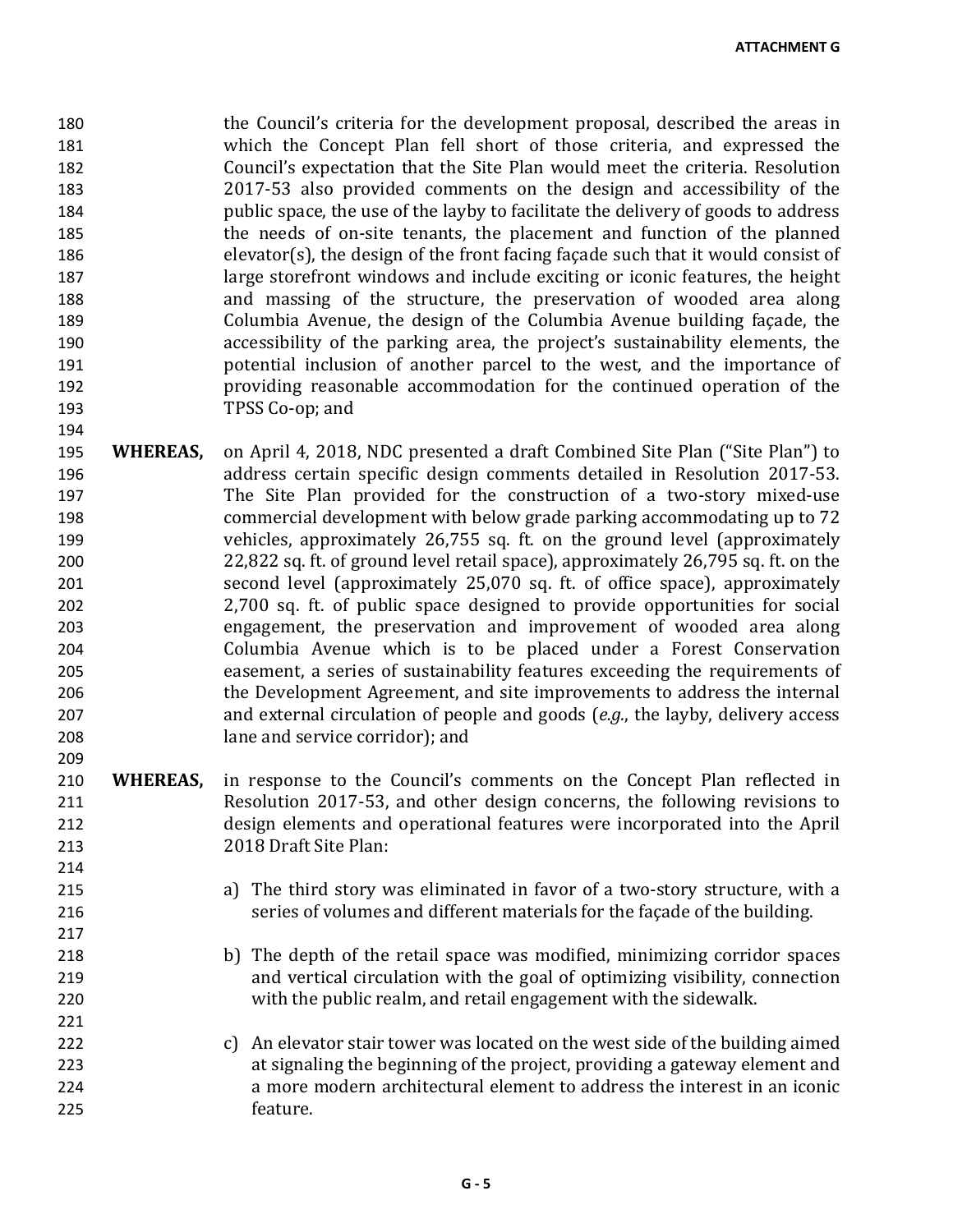226 227 d) The building was set back an additional 10 feet on the west side of the 228 site, and room was provided for an 8-foot clear pedestrian path and a 2- 229 foot-to-8-foot wide seating zone established along the remainder of the 230 **120 façade to the east, providing space for cafe seating, benches, etc.,**<br>231 separated from the lavby with a 7-foot-wide loading path and bollards. separated from the layby with a 7-foot-wide loading path and bollards. 232 233 e) A public art element was added to provide an opportunity to engage with the public space at the west end of the property. the public space at the west end of the property. 235 236 f) Trees and other plantings in the public realm were added with 237 appropriate soil depth so that they may thrive. 238<br>239 239 a Forest Conservation Easement area was identified on the rear of the lot 240 conservation assive enjoyment of the wooded area and protect the health to provide passive enjoyment of the wooded area and protect the health 241 of the sloped portion of the site, as well as create a green barrier between<br>242 the building and the nearby residences. the building and the nearby residences. 243<br>244 244 h) Modifications were made to the building design and Draft Site Plan which 245 are intended to meet and exceed the LEED Gold sustainability standards 246 in the Development Agreement. In addition to the building-oriented<br>247 sustainability techniques that were identified in the Concept Plan. 247 sustainability techniques that were identified in the Concept Plan,<br>248 additional features were added to provide multi-modal access to the additional features were added to provide multi-modal access to the 249 Property and capitalize upon pedestrian-first design methods, as well as a<br>250 hioretention stormwater facility, a vegetative ("green") roof, and other 250 bioretention stormwater facility, a vegetative ("green") roof, and other<br>251 convironmental mitigation features. environmental mitigation features. 252 253 i) The layby lane was increased to a width of 12' to accommodate the<br>254 **hargest vehicles expected to make deliveries to the TPSS** Co-op and to largest vehicles expected to make deliveries to the TPSS Co-op and to 255 enable them to move completely out of the existing eastbound lanes. The<br>256 havby lane is located outside of the existing four-lane roadbed of Carroll layby lane is located outside of the existing four-lane roadbed of Carroll 257 Avenue and is designed to be used for deliveries and trash and recycling 258 collection; and 259 260 **WHEREAS,** since the Draft Site Plan was initially presented in April 2018, the Council has held a series of seven Work Session discussions focusing on various elements held a series of seven Work Session discussions focusing on various elements 262 of the Draft Site Plan including the design of the building, its placement on<br>263 the Property, the design and size of the dedicated public space, sustainability the Property, the design and size of the dedicated public space, sustainability 264 features, circulation patterns, and the findings and recommendations of the 265 traffic studies, one funded by NDC and the other by the City. In addition to<br>266 the Council hearing public comment at these work sessions and receiving the Council hearing public comment at these work sessions and receiving 267 entirent written comment, and individual members of the Council meeting informally<br>268 entire with constituents and neighborhood groups, the Council provided an 268 with constituents and neighborhood groups, the Council provided an 269 afternoon open house held at the Takoma Park Community Center, an on-site<br>270 https://wirtual "pop-up" of the development, and a formalized one-on-one questionvirtual "pop-up" of the development, and a formalized one-on-one question-271 and-answer session with community members; and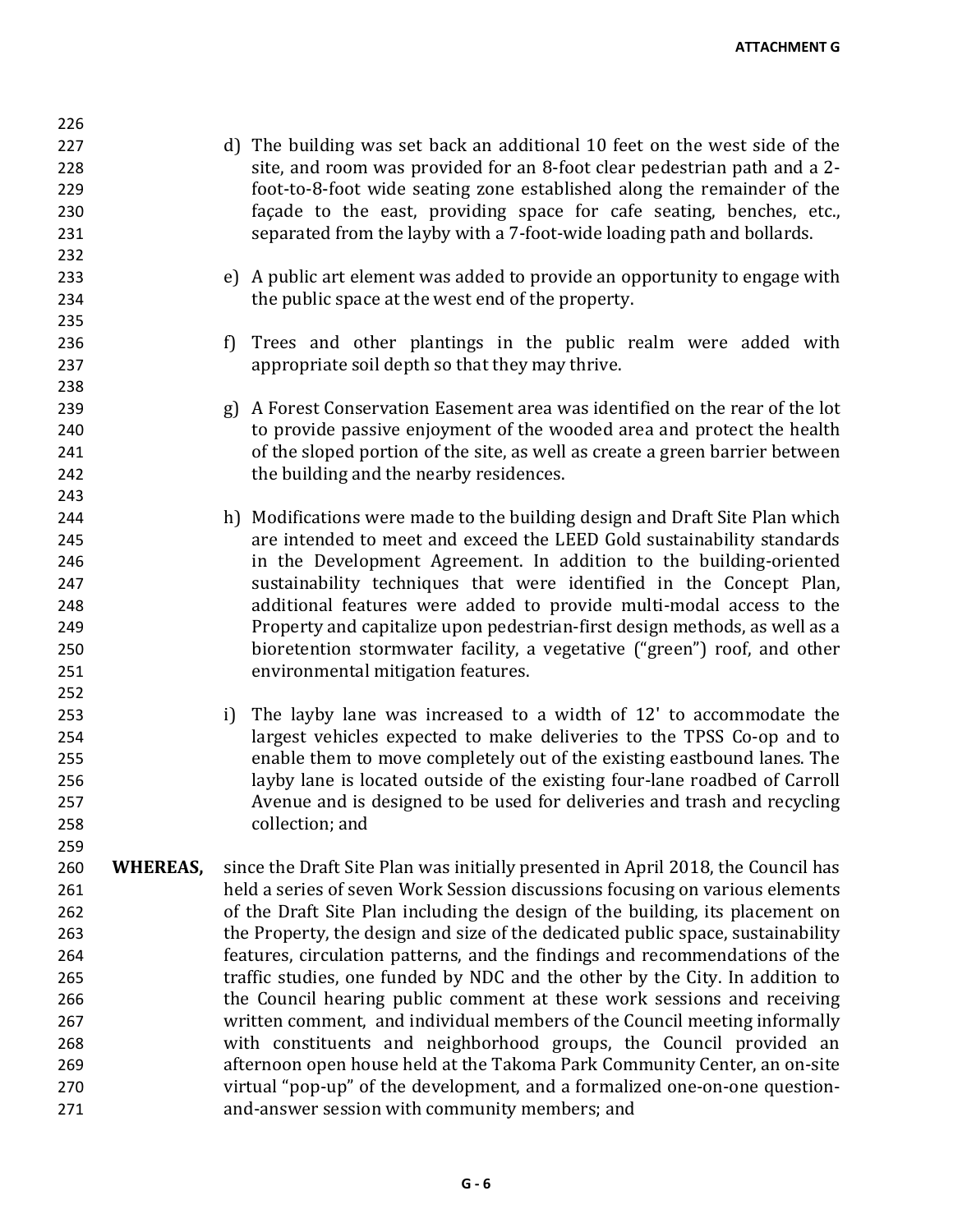273 **WHEREAS**, in his June 20, 2018 correspondence Adrian Washington, CEO and Co-274 Founder, Neighborhood Development Company, LLC, committed to making 275 the following additional changes to the Site Plan, as requested by the Council: 276<br>277 277 a) In consultation with the Montgomery County Historic Preservation<br>278 Commission and its staff, to consider modification of the roofline. Commission and its staff, to consider modification of the roofline, 279 specifically the height of the parapet, to ensure that the height of the<br>280 building and the proposed parapet are contextually appropriate. building and the proposed parapet are contextually appropriate. 281 282 b) To add, in consultation with the TPSS Co-op, a second elevator at the east 283 end of the building that operates between the lower level garage and<br>284 street level to accommodate its customers and employees. street level to accommodate its customers and employees. 285<br>286 c) To add multiple window openings and varied materials in the Columbia 287 287 Avenue façade on both the first and second floors of the building to create<br>288 288 a more visually attractive rear facade and to provide more light and air at 288 a more visually attractive rear façade and to provide more light and air at<br>289 https garage level, while ensuring that measures are taken to minimize the 289 the garage level, while ensuring that measures are taken to minimize the<br>290 the simple impacts of light and noise on the residential neighborhood behind the 290 impacts of light and noise on the residential neighborhood behind the 291 building. 292<br>293 293 d) To include facilities for 4-yard dumpsters that would be accommodated in<br>294 a corral, locked and outfitted with tamper-proof hose bib, a floor drain a corral, locked and outfitted with tamper-proof hose bib, a floor drain 295 and an exhaust system for smells. 296<br>297 297 e) To increase the width of the paved service corridor to 10 feet to ensure<br>298 that deliveries can be safely and more easily conveyed by hand truck and that deliveries can be safely and more easily conveyed by hand truck and 299 to facilitate the removal of trash and recyclables; and 300 301 **WHEREAS,** in response to other concerns voiced by the Council, NDC has committed to implement the following: 303 304 a) To take measures to protect and minimize damage to the natural<br>305 elements in as much of the wooded and sloped rear portion of the 305 elements in as much of the wooded and sloped rear portion of the 306 Property as possible during the construction of the building and<br>307 stormwater facilities, recognizing that some actions within the wooded stormwater facilities, recognizing that some actions within the wooded 308 area may be warranted in order to eradicate invasive species, stabilize the slope, and promote a healthy wooded area. 310 311 b) Ensure that none of the trash generated by tenants of the building would<br>be left outside and that the dumpsters would not be stored in the public be left outside and that the dumpsters would not be stored in the public 313 realm. The project is anticipated to be able to accommodate all of the trash generated by ground floor users in three dumpsters and that three 314 trash generated by ground floor users in three dumpsters and that three<br>315 the pickups per week would be scheduled. The dumpsters would be located 315 bickups per week would be scheduled. The dumpsters would be located<br>316 **bicker on the same on-site and ported** by property management staff to curbside at the 316 on-site and ported by property management staff to curbside at the 317 appropriate pickup times. Additional dumpster storage could be provided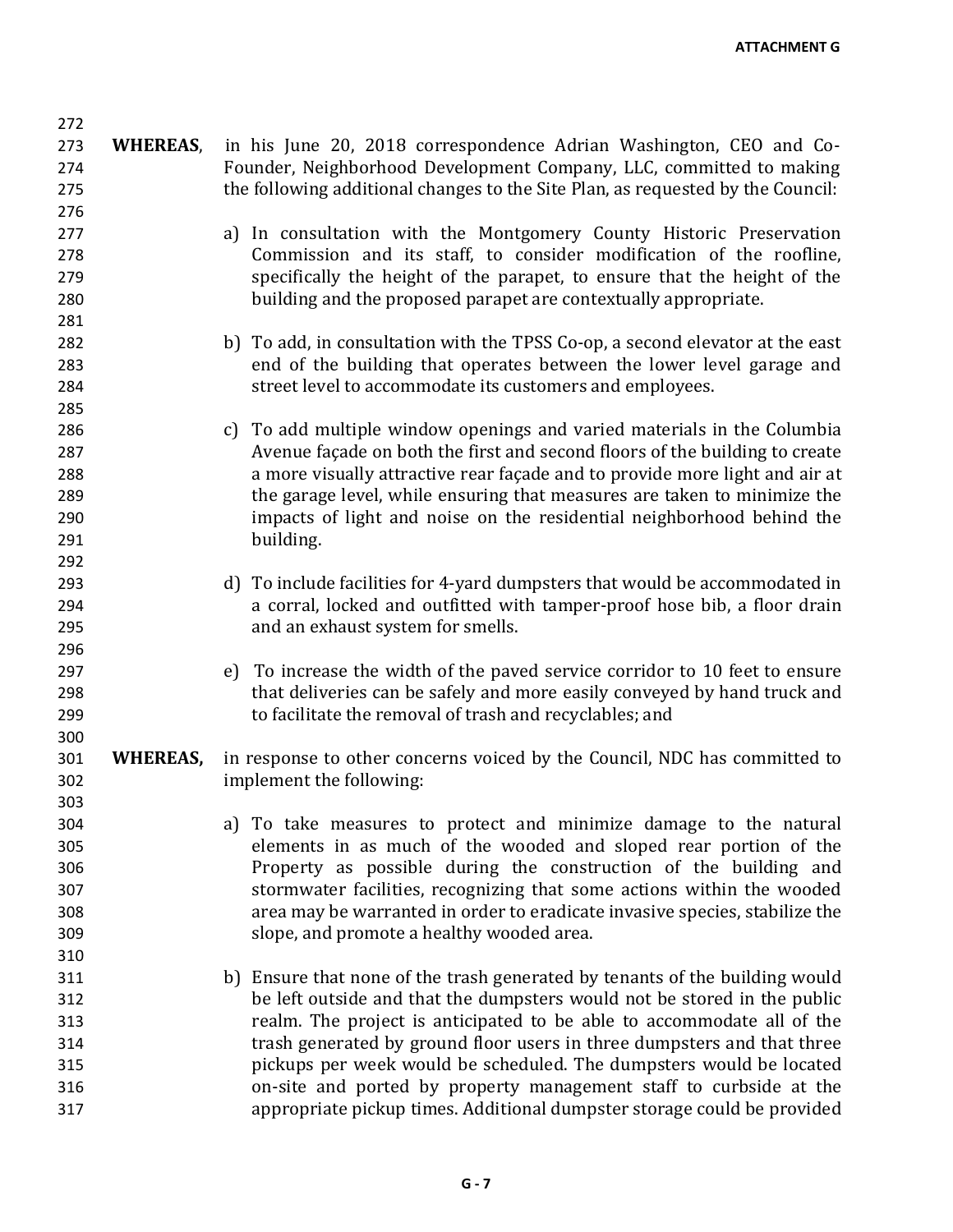318 318 at the rear of the building if required to accommodate the trash generated<br>319 by a change in tenant use. by a change in tenant use.

321 c) NDC will partner with the City to program the public realm and the public 322 space, providing opportunities such as musical performances or the scheduling of food trucks in the lavby area: and scheduling of food trucks in the layby area; and

320

324

335

343

- 325 **WHEREAS,** NDC's and the City's traffic studies found that the intersection is currently near capacity and would exceed acceptable levels with the addition of future 326 near capacity and would exceed acceptable levels with the addition of future 327 traffic resulting from other development projects unrelated to this project. As<br>328 a result of that traffic and the additional traffic generated by this project, the a result of that traffic and the additional traffic generated by this project, the 329 **1.1 traffic studies recommend a reconfiguration of the Takoma Junction**<br>330 **1.1 intersection (intersection of MD** 195 and MD 410) and provided several 330 intersection (intersection of MD 195 and MD 410) and provided several<br>331 botential alternative configurations that could improve traffic flow as well as 331 potential alternative configurations that could improve traffic flow as well as increase safety and access for pedestrians, bicyclists and transit users. The 333 City is having ongoing discussions with the Maryland State Highway Administration (SHA) regarding reconfiguration and safety; and
- 336 **WHEREAS,** The Traffic Group's traffic study utilized Shopping Center and General Office Building rates for the Trip Generation model estimating traffic affiliated with 338 the Draft Site Plan. A different formula for a High Turnover (Sit-Down)<br>339 Restaurant was utilized to estimate traffic related to a background 339 Restaurant was utilized to estimate traffic related to a background development. The Traffic Group has stated its plans to include rates for a 341 High Turnover (Sit-Down) Restaurant in the Draft Site Plan in its Traffic Impact Study before submitting to the County; and
- 344 **WHEREAS,** for purposes of this Resolution, the Draft Site Plan consists of the attached 345 plans prepared by NDC and presented to the Council in April 2018 and the accompanying June 20, 2018, correspondence from Adrian Washington, CEO 347 and Co-Founder, Neighborhood Development Company, LLC, that includes<br>348 modifications to those plans, as well as the commitments made by NDC modifications to those plans, as well as the commitments made by NDC 349 stated above, the traffic study prepared by The Traffic Group for NDC, and 350 the additional commitments by NDC referenced in this Resolution; and
- 352 **WHEREAS,** Council approval of the proposed Draft Site Plan (and identified modifications), as detailed in the Development Agreement, is required to 354 advance the project to the next phase of development. Further reviews and<br>355 approvals are required including technical review of the Site Plan by the approvals are required including technical review of the Site Plan by the 356 Montgomery County Development Review Committee, review and approval<br>357 by the Montgomery County Planning Board, technical review and approval of 357 by the Montgomery County Planning Board, technical review and approval of 358<br>358 the proposed layby, garage access and traffic impact analysis by SHA, 358 the proposed layby, garage access and traffic impact analysis by SHA, 359 approval of a Historic Area Work Permit by the Montgomery County Historic Preservation Commission (which requires review by the Façade Advisory 361 Board), administrative review and approval of a required stormwater management plan and tree protection plan by City staff, and review of 363 construction plans prior to the issuance of building permits by Montgomery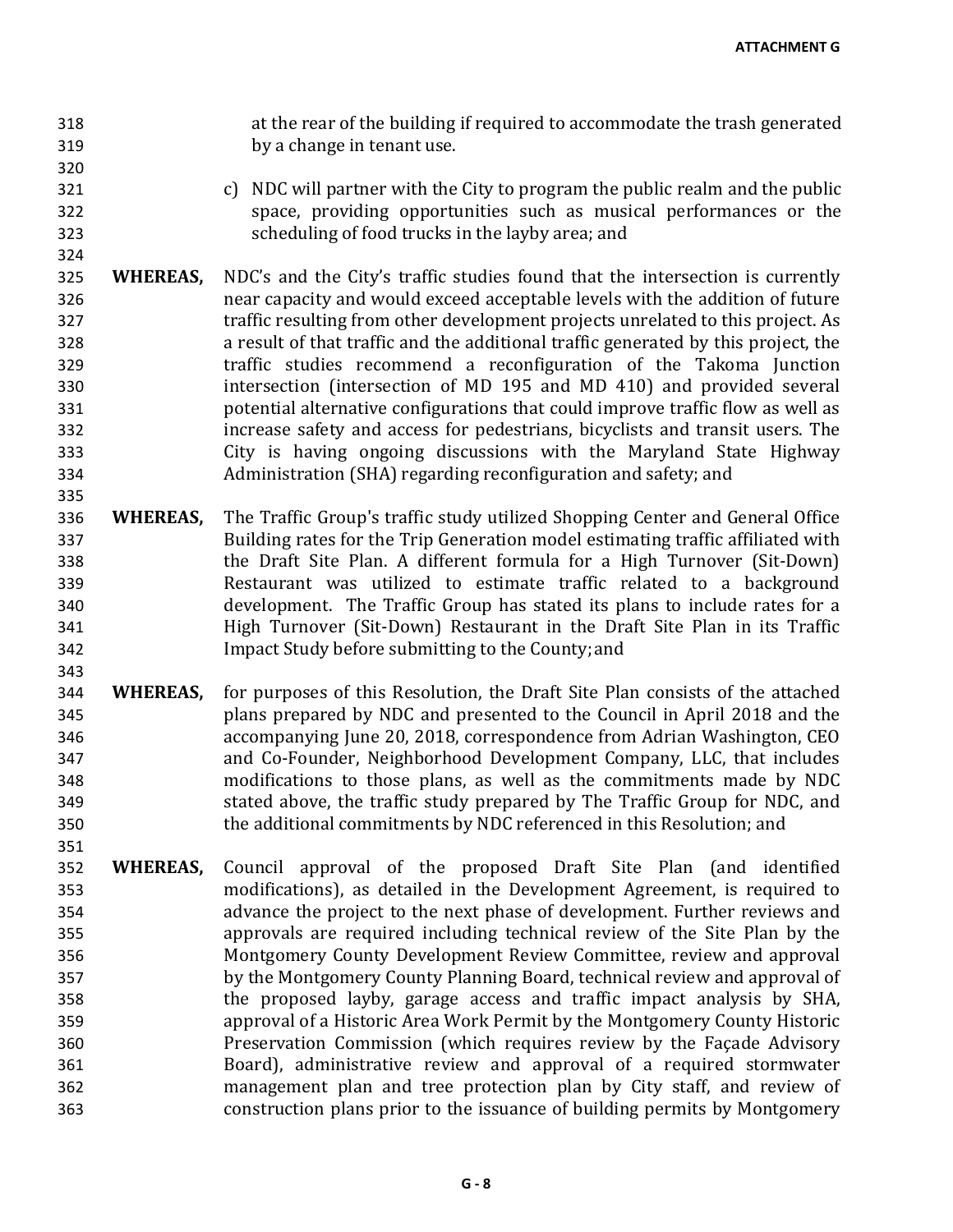364 County Department of Permitting Services. Additional public comment 365 365 opportunities are incorporated in the Montgomery County review processes; 366 and

367

376

381

383

386

389

392

- 368 **WHEREAS**, the Council acknowledges that the Site Plan may be modified during the 369 Montgomery County development review process, by SHA or at the request<br>370 of NDC, any of which may warrant further assessment by the Council to of NDC, any of which may warrant further assessment by the Council to 371 ensure that the project appropriately addresses its goal of creating an<br>372 attractive, vibrant and economically viable development. The Site Plan may 372 attractive, vibrant and economically viable development. The Site Plan may<br>373 also be modified following the approval of this resolution at the request of 373 also be modified following the approval of this resolution at the request of the Council to ensure that the project appropriately addresses the objectives the Council to ensure that the project appropriately addresses the objectives 375 and goals stated herein; and
- 377 **WHEREAS,** the Council remains strongly committed to ensuring the continuity of operations for Takoma Junction businesses during construction and 378 operations for Takoma Junction businesses during construction and 379 providing reasonable accommodations for parking and deliveries for the 380 TPSS Co-op upon completion of the development; and
- 382 **WHEREAS,** the goals for the type of retail for the Takoma Junction project include:
- 384 a) Maintaining the unique character of the community and the appeal of 385 Takoma Junction.
- 387 b) Protecting the area's economic vitality by ensuring a diversity of businesses with sufficient opportunities for independent entrepreneurs. businesses with sufficient opportunities for independent entrepreneurs.
- 390 c) Fostering businesses that serve the basic needs of the surrounding 391 neighborhood; and
- 393 **WHEREAS,** the Council, acknowledging the complexity of matters relating to the 394 operation of the TPSS Co-op and that the Co-op has expressed its concerns 395 that the Draft Site Plan does not fully provide reasonable accommodation for 396 deliveries, parking, trash and business continuity during construction, has<br>397 offered to provide funding in an amount not to exceed \$5.000 to allow for a 397 offered to provide funding in an amount not to exceed \$5,000 to allow for a<br>398 facilitated discussion between NDC and the TPSS Co-op, both of which have 398 facilitated discussion between NDC and the TPSS Co-op, both of which have agreed to participate in the proposed mediation. Members of the Council and 400 City staff will serve, at the request of the TPSS Co-op, as observers during the<br>401 mediation. The Council requests that the mediation be concluded by early 401 mediation. The Council requests that the mediation be concluded by early September; and
- 404 **WHEREAS,** the Council views this mediation as an opportunity to build trust between<br>405 **WHEREAS,** NDC and the TPSS Co-op and to identify solutions to outstanding operational 405 NDC and the TPSS Co-op and to identify solutions to outstanding operational<br>406 states such as the timing, access and potential staging of deliveries. TPSS Co-406 issues such as the timing, access and potential staging of deliveries, TPSS Co-<br>407 op trash and recycling requirements, customer and emplovee parking needs. 407 op trash and recycling requirements, customer and employee parking needs,<br>408 and the location, siting and type of elevator needed to facilitate access to the 408 and the location, siting and type of elevator needed to facilitate access to the<br>409 TPSS Co-op building and the below grade parking facility, as well as 409 TPSS Co-op building and the below grade parking facility, as well as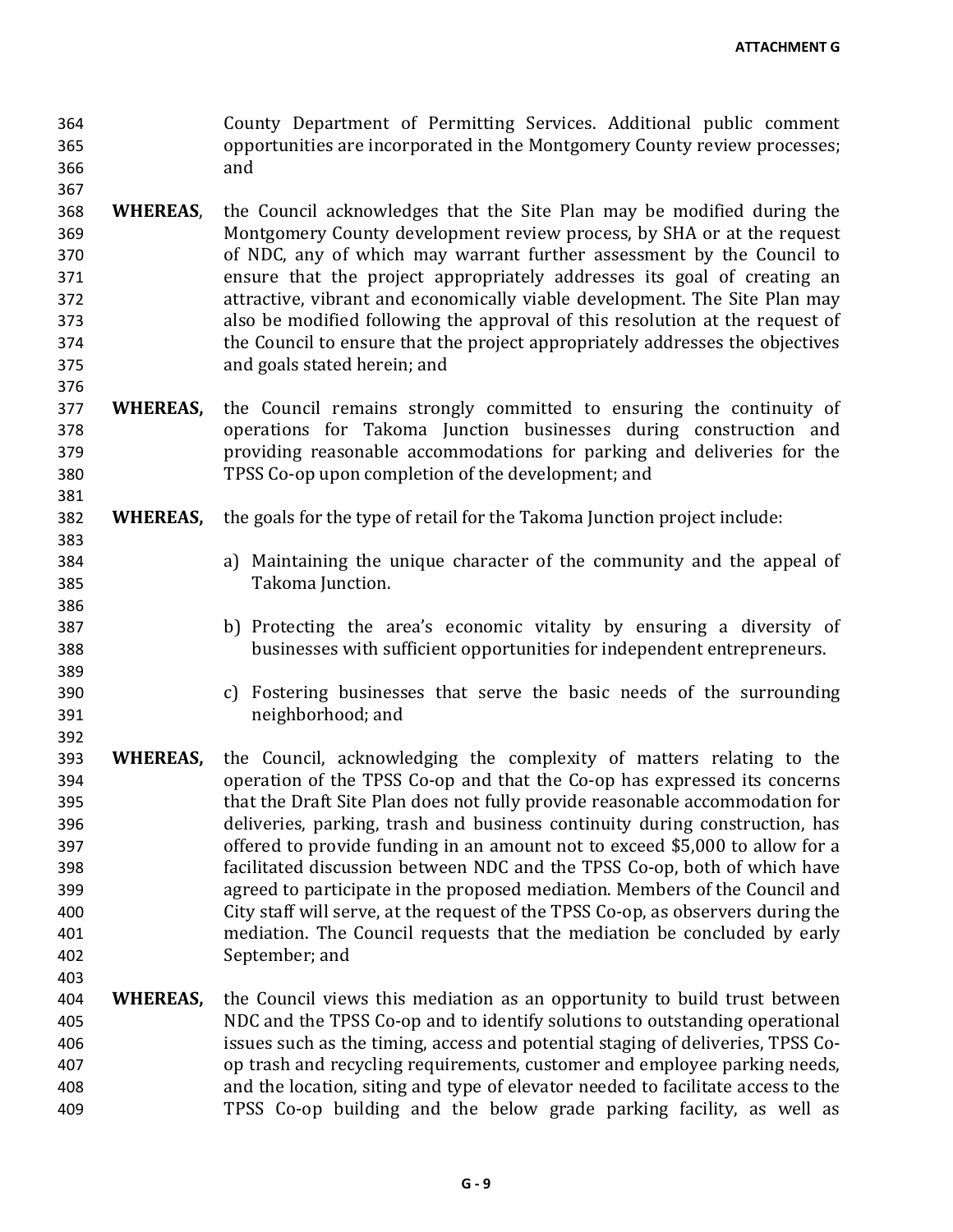410 continuity of operations during construction. The Council expects both<br>411 exparties to mediate in good faith and to reach agreement on how to equitably parties to mediate in good faith and to reach agreement on how to equitably 412 address these matters in a timely manner, preferably by September 2018;<br>413 and  $413$ 

- 414
- 415 **WHEREAS,** the conditions set forth in the Development Agreement including the actions required by the City and NDC throughout the development review process required by the City and NDC throughout the development review process 417 and construction, the project schedule, and remedies for resolving disputes<br>418 and terminating the Agreement and Ground Lease remain enforceable 418 and terminating the Agreement and Ground Lease remain enforceable<br>419 http://www.heavield.com/integrationthrough the term of the Agreement.
- 420

## 421 **NOW, THEREFORE, BE IT RESOLVED THAT THE CITY COUNCIL OF TAKOMA PARK,**

422 **MARYLAND**, has determined that the April 2018 Draft Site Plan submitted by NDC, along<br>423 with its June 20, 2018 correspondence and other modifications as noted in this Resolution, 423 with its June 20, 2018 correspondence and other modifications as noted in this Resolution,<br>424 advances the City's goals for the Property, and hereby authorizes NDC to submit the 424 advances the City's goals for the Property, and hereby authorizes NDC to submit the 425 Takoma Junction Development Project Combined Site Plan as modified herein to the 425 Takoma Junction Development Project Combined Site Plan as modified herein to the 426 Montgomery County Planning Department for review. Montgomery County Planning Department for review.

427

428 **BE IT FURTHER RESOLVED THAT**, the Council will schedule a Work Session in September<br>429 2018 to determine if Site Plan changes are necessary to satisfy the reasonable 429 2018 to determine if Site Plan changes are necessary to satisfy the reasonable<br>430 accommodation requirements set forth in the Development Agreement and if so will direct 430 accommodation requirements set forth in the Development Agreement and if so will direct<br>431 NDC to make those changes to any Site Plan then pending before the Montgomery County 431 NDC to make those changes to any Site Plan then pending before the Montgomery County<br>432 Planning Department. If Site Plan changes are required, whether because of mutual Planning Department. If Site Plan changes are required, whether because of mutual 433 agreement between NDC and the TPSS Co-op or otherwise, the Council will promptly notify 434 the relevant County offices of the required changes. the relevant County offices of the required changes.

435

443

446

452

436 **BE IT FURTHER RESOLVED THAT,** in response to additional concerns, the Council 437 requires that NDC to commit to implement the following modifications: 438

- 439 a) To design the rear of the building to minimally impact the residential<br>440 heighborhood and wooded area behind it including design elements to minimize neighborhood and wooded area behind it, including design elements to minimize 441 noise and light pollution, both from the garage and tenant spaces, and to utilize 442 outdoor lights with no greater than a 3000 Kelvin light temperature.
- 444 b) Add detail to the design of the rear façade, through the use of materials and other 445 methods, so it is less intrusive and more visually appropriate for the setting.
- 447 c) To reduce the height of the building by up to 5 feet, in an aesthetically<br>448 appropriate way, working with the Montgomery County Historic Preservation appropriate way, working with the Montgomery County Historic Preservation 449 Commission to ensure that the height of the building and the proposed parapet<br>450 **1988** are contextually appropriate, and that natural light and open space of the 450 are contextually appropriate, and that natural light and open space of the interior are maintained.
- 453 d) To provide at least 2,700 sq. ft. of public gathering space not focused on outdoor<br>454 dining but as a shared space for residents, visitors and anyone else in the public dining but as a shared space for residents, visitors and anyone else in the public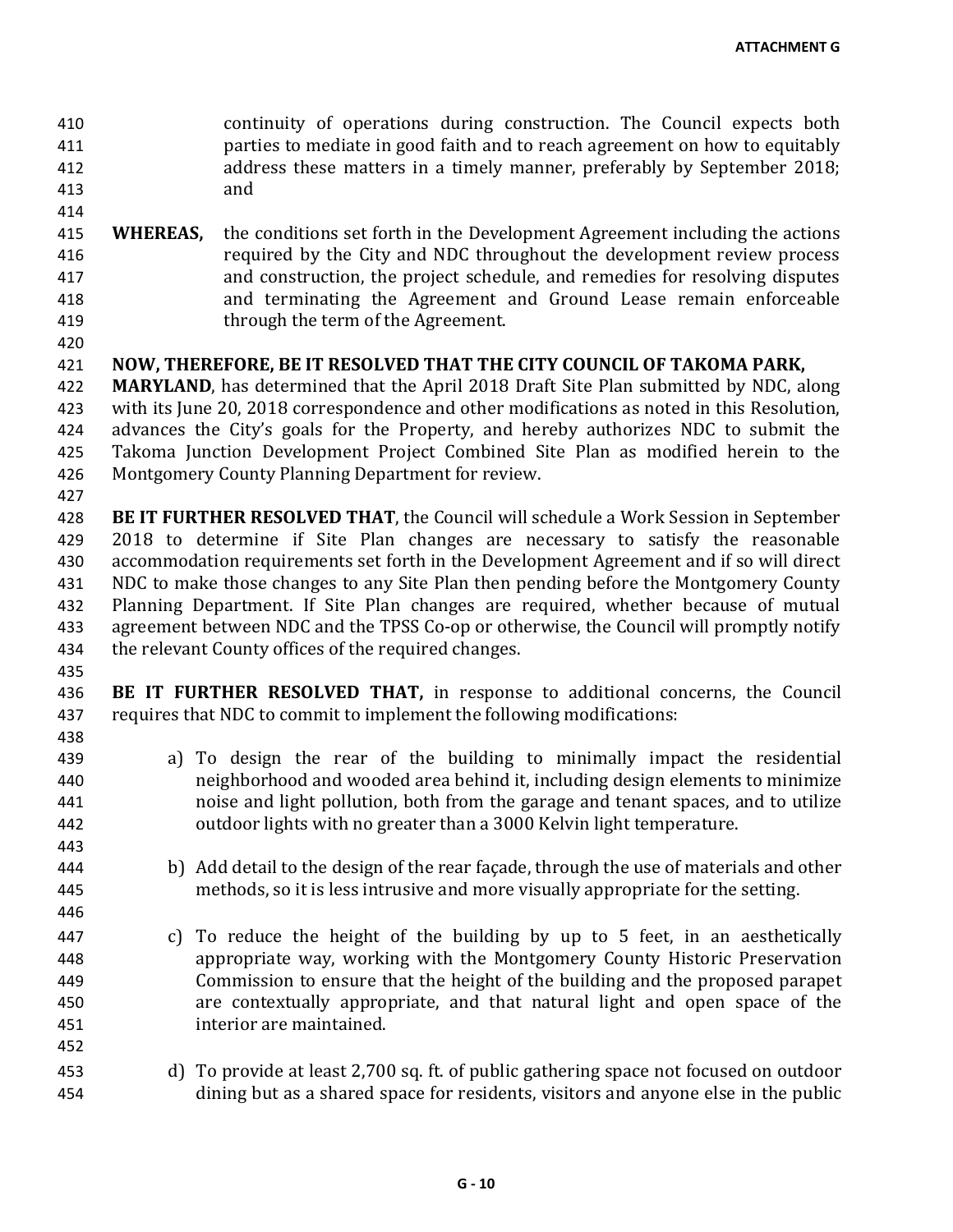- 455 realm. In the event that the location or length of the layby is modified during the<br>456 Montgomery County Development Review process and encroaches into the Montgomery County Development Review process and encroaches into the 457 planned public space, NDC will make modifications to ensure that at least 2,700 458 square feet of public space is maintained and that it is equivalent in type and 459 quality. 460 461 e) NDC will partner with the City on the revitalization of B.Y. Morrison Park. 462 463 f) Explore the potential of adding a paved or unpaved walking path and/or benches<br>464 in the Forest Conservation Area Easement, provided that these elements do not 464 in the Forest Conservation Area Easement, provided that these elements do not disturb the natural elements and conservation goals of this area. disturb the natural elements and conservation goals of this area. 466 467 **BE IT FURTHER RESOLVED THAT,** the City is committed to significantly reducing 468 greenhouse gas emissions and promoting sustainable development. To this end, the 468 greenhouse gas emissions and promoting sustainable development. To this end, the 469 Development Agreement requires NDC to design and construct Takoma Junction to satisfy 469 Development Agreement requires NDC to design and construct Takoma Junction to satisfy<br>470 LEED Gold or higher certification from the U.S. Building Council (or an equivalent 470 LEED Gold or higher certification from the U.S. Building Council (or an equivalent 471 certification of environmental sustainability). The Development Agreement further 471 certification of environmental sustainability). The Development Agreement further<br>472 requires the incorporation of green building strategies into the Site Plan in consultation 472 requires the incorporation of green building strategies into the Site Plan in consultation<br>473 with the City. The Council therefore requires that NDC work with the City to implement the 473 with the City. The Council therefore requires that NDC work with the City to implement the following green building strategies: following green building strategies: 475 476 a) Stormwater will be managed within the project boundary using low-impact<br>477 development and green infrastructure. Treatment will significantly exceed the development and green infrastructure. Treatment will significantly exceed the 478 City's 50% requirement for redevelopment. 479 480 b) Green construction methods such as the use of best available control<br>481 technologies to minimize air pollution from diesel equipment during technologies to minimize air pollution from diesel equipment during 482 construction. 483 484 c) Creation of an energy neutral building through on-site methods or off-site 485 renewable energy credits. 486 487 **BE IT FURTHER RESOLVED THAT,** the City will develop a process in which the Tree 488 Commission will provide insight and recommendations for the project as part of the 489 development review process. The City Manager has authority over tree protection plans 489 development review process. The City Manager has authority over tree protection plans<br>490 and tree removal plans on City property. and tree removal plans on City property. 491 492 **BE IT FURTHER RESOLVED THAT,** the City acknowledges that the proposal involves multiple lots and includes construction across at least one property line, which must be multiple lots and includes construction across at least one property line, which must be 494 addressed through either consolidation of all the lots or through a legal agreement that<br>495 both protects the City of Takoma Park and satisfies the requirements of Montgomery 495 both protects the City of Takoma Park and satisfies the requirements of Montgomery<br>496 County. The consolidation of the lots under City ownership is the Council's preferred 496 County. The consolidation of the lots under City ownership is the Council's preferred<br>497 alternative. The City will work toward that goal, with the understanding that the legal steps
- 497 alternative. The City will work toward that goal, with the understanding that the legal steps<br>498 necessary to resolve this situation may not be finalized until the project is under necessary to resolve this situation may not be finalized until the project is under